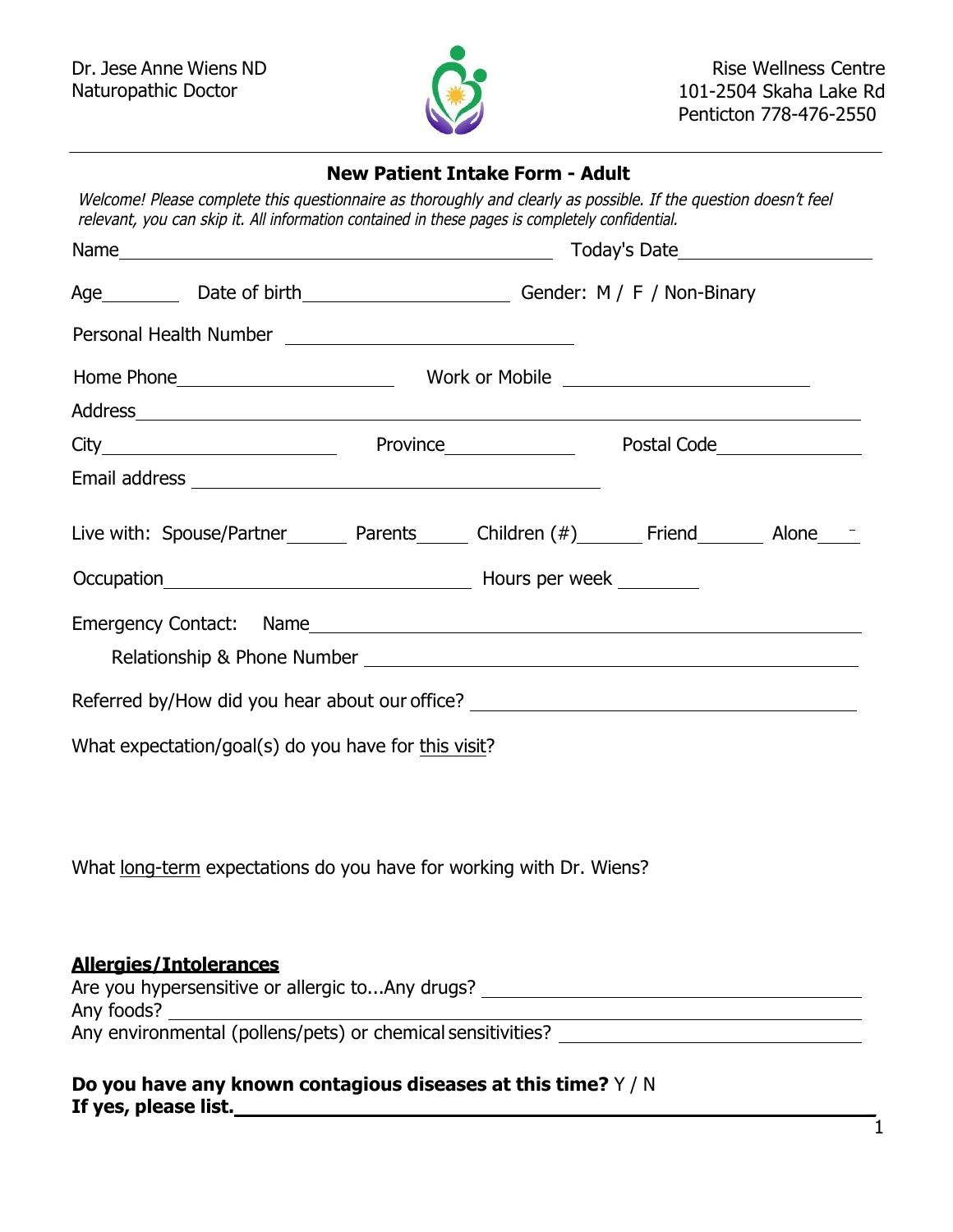

### Other practitioners you are currently seeing/have recently seen (ex. MD, DC, RMT): Name Type of Practitioner Treatment 1) 2) 3)

#### Please list all surgeries/major procedures you've had:

| <b>Procedure</b> | <b>Year</b> | <b>Reason</b> |
|------------------|-------------|---------------|
|                  |             |               |
|                  |             |               |
|                  |             |               |
|                  |             |               |

### Please list your health concerns **in order of importance:**

| <b>Complaint</b> | <b>Since</b> | <b>Possible Cause(s)</b> |
|------------------|--------------|--------------------------|
|                  |              |                          |
|                  |              |                          |
|                  |              |                          |
|                  |              |                          |
|                  |              |                          |
|                  |              |                          |
|                  |              |                          |

| <b>Females Only</b> ( $P =$ significant past problem) |       |                                    |           |
|-------------------------------------------------------|-------|------------------------------------|-----------|
| Age of first menses?                                  |       | Are cycles regular? $Y / N$        |           |
| Age of last menses? (if menopausal)                   |       | Bleeding between cycles? Y / N / P |           |
| Length of monthly cycle? days                         |       | Number of pregnancies:             |           |
| Duration of menses/bleeding? days                     |       | Number of live births:             |           |
| Date of last PAP exam?                                |       | Number of miscarriages:            |           |
| Abnormal PAP? Y / N / P                               |       | Number of abortions:               |           |
| Are you sexually active? $Y / N / P$                  |       | Birth control? $Y / N / P$ Type?   |           |
| Are you currently breastfeeding?                      | Y / N |                                    |           |
| <b>Males Only</b> $(P =$ significant past problem)    |       |                                    |           |
| Prostate disease?                                     | Y/N/P | Testicular pain?                   | Y/N/P     |
| Testicular masses?                                    | Y/N/P | Discharge or sores?                | Y/N/P     |
| Are you sexually active? $Y / N / P$                  |       | Difficulty urinating?              | Y / N / P |
| Erection difficulty?                                  | Y/N/P | Low sex drive?                     | Y/N/P     |

| Are cycles regular? $Y / N$        |
|------------------------------------|
| Bleeding between cycles? Y / N / P |
| Number of pregnancies:             |
| Number of live births:             |
| Number of miscarriages:            |
| Number of abortions:               |
| Birth control? $Y / N / P$ Type?   |

| Testicular pain?      | Y/N/P |
|-----------------------|-------|
| Discharge or sores?   | Y/N/P |
| Difficulty urinating? | Y/N/P |
| Low sex drive?        | Y/N/P |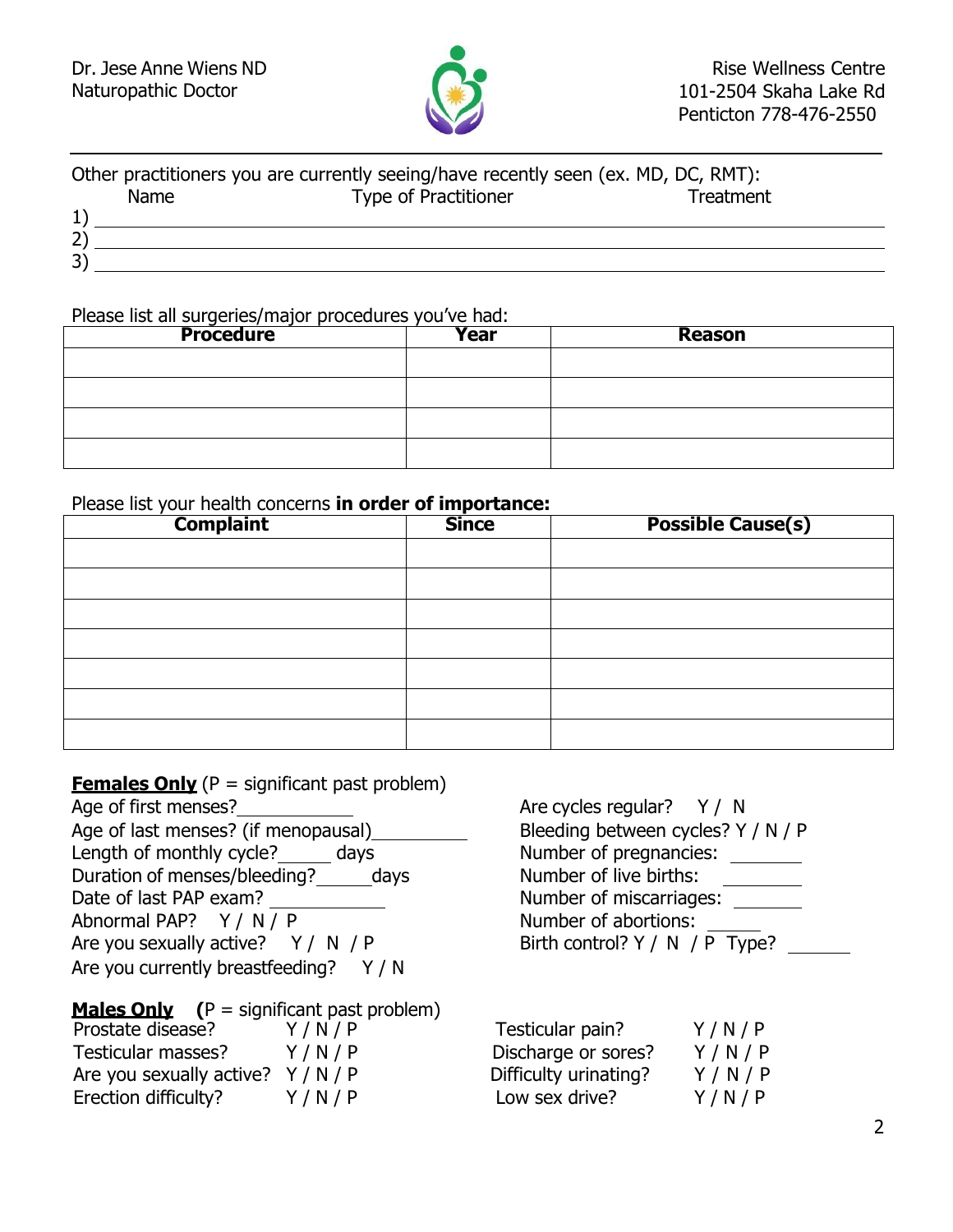

**Review of Symptoms** please circle any present or significant past concerns (mark with P if past) **Skin** Rash, eczema, itching, pigmentation, changes in hair growth, nail changes, cold sores **Head** Headaches, vertigo, lightheadedness, injury **Vision** Vision changes, tearing, blind spots, pain, dry eyes, macular degeneration, glaucoma **Nose** Bleeding, recurrent colds, obstruction, discharge, sinus infections, inhalant allergies **Dental** Extensive dental work, gingival bleeding, dentures, root canal **Neck** Stiffness, pain, whiplash, masses in thyroid **Cardiovascular** Pain/angina, palpitations, hypertension, heart murmurs, varicosities, stroke **Respiratory** Shortness of breath, cough, respiratory infections, asthma **Gastrointestinal** Low appetite, indigestion, abdominal pain, heartburn, burping, nausea, vomiting, constipation, diarrhea, abnormal stools, flatulence, hemorrhoids, hepatitis, parasites, gallstones, bloating **Genitourinary** Urgency, frequency, kidney stones, infections, discharge **Musculoskeletal** Joint pain, swelling, decreased motion, weakness, cramps

# **Neurologic/Psychiatric**

Seizures, paralysis, tremor, incoordination, numbness, difficulties with memory, anxiety, depression, previous psychiatric care, OCD, bipolar

**General** Anemia, bleeding tendency, intolerance to heat or cold, night sweats, diabetes, cancer

Any other conditions not listed above?

### **Family History** (Please check all that apply)

| □Alcoholism                                                     | $\Box$ Allergies. $\Box$ Arthritis |  | □Asthma                                                                | □Cancer type:    |  |
|-----------------------------------------------------------------|------------------------------------|--|------------------------------------------------------------------------|------------------|--|
| <b>Depression</b>                                               | <b>Diabetes</b>                    |  | □Epilepsy □Eczema/Skin Diseases                                        |                  |  |
| □Gallstones                                                     |                                    |  | $\Box$ Glaucoma $\Box$ Heart Disease $\Box$ Stroke $\Box$ Hypertension |                  |  |
| $\Box$ Kidney Disease $\Box$ Mental Illness $\Box$ Osteoporosis |                                    |  |                                                                        | □Thyroid disease |  |
| Any other relevant family history?                              |                                    |  |                                                                        |                  |  |

## **Current Medications**

Please list everything you are currently taking (Prescription, over the counter, supplements, vitamins, minerals).

| <b>Medication/supplement</b> | <b>Since</b> | <b>Dose &amp; Reason</b> |
|------------------------------|--------------|--------------------------|
|                              |              |                          |
|                              |              |                          |
|                              |              |                          |
|                              |              |                          |
|                              |              |                          |
|                              |              |                          |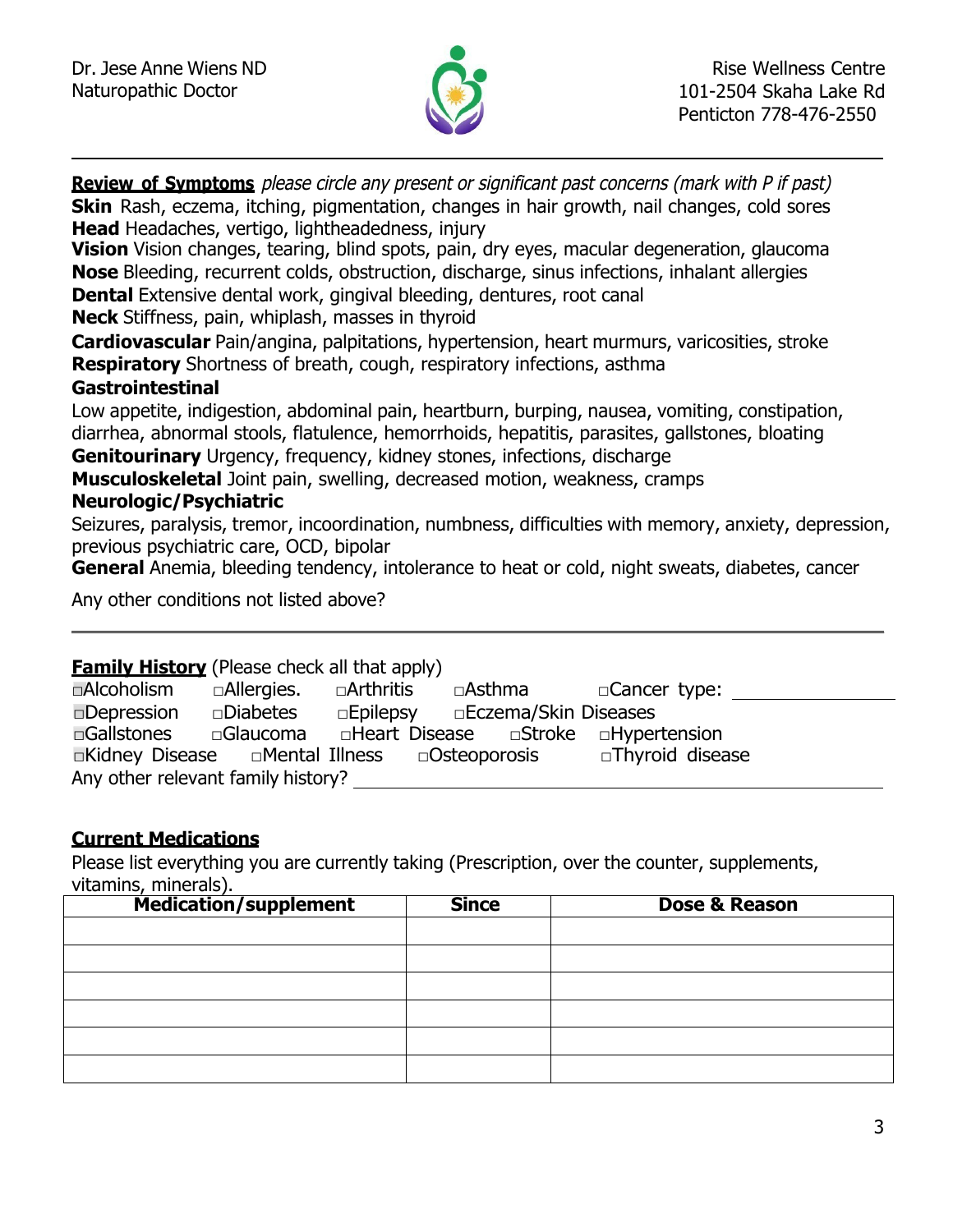

| <b>Physical Exam Questions</b>                                         |  |                                                                                                                                                                         |
|------------------------------------------------------------------------|--|-------------------------------------------------------------------------------------------------------------------------------------------------------------------------|
|                                                                        |  |                                                                                                                                                                         |
| Highest weight? Mhen?                                                  |  |                                                                                                                                                                         |
|                                                                        |  | When was the last time you had a complete physical exam? _______________________                                                                                        |
| <b>Typical Food Intake</b>                                             |  |                                                                                                                                                                         |
|                                                                        |  |                                                                                                                                                                         |
|                                                                        |  |                                                                                                                                                                         |
|                                                                        |  |                                                                                                                                                                         |
|                                                                        |  |                                                                                                                                                                         |
| Do you know your blood type? A / B / O / AB                            |  | Do you eat three meals a day? $Y/N$ Drink coffee? $Y/N$ How often do you eat out?                                                                                       |
| <b>Lifestyle questions</b>                                             |  |                                                                                                                                                                         |
|                                                                        |  |                                                                                                                                                                         |
| Please indicate using a Y, N, or amount as applicable:                 |  |                                                                                                                                                                         |
|                                                                        |  |                                                                                                                                                                         |
| Any major traumas (physical or emotional)? _______ At what age(s)?     |  | Have a supportive relationship? _______ History of physical or emotional abuse? ________<br>How many hours of TV / week?<br>Lise recreational drugs in past or present? |
| Drink alcoholic beverages? Y / N How many per week?                    |  |                                                                                                                                                                         |
| Use tobacco? Y / N How many per day? ________ Smoked previously? Y / N |  |                                                                                                                                                                         |
|                                                                        |  | Do you have a religious or spiritual practice, and what is it?<br><u>Do you have a religious or spiritual practice</u> , and what is it?                                |

Is there anything else you would like to add that might be relevant to your health care?

**Thank you for your time and effort. We look forward to providing you with the best possible care.**